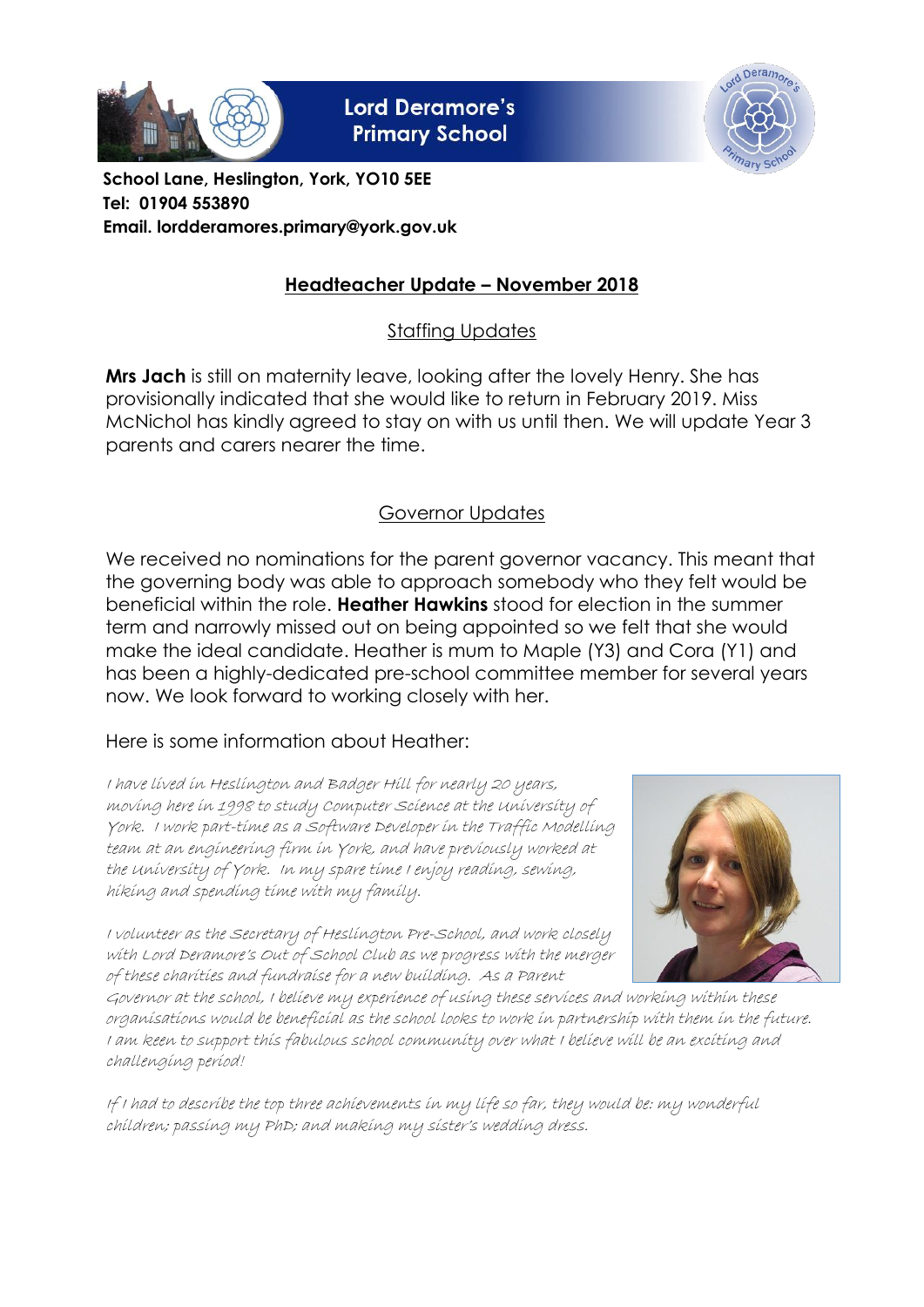### Building Updates

Governors last night approved our plans for an enclosed outdoor provision area for Phase 1. High-quality artificial grass will replace the large grass square in the middle of the playground and a new outdoor learning gazebo will be erected backing onto the playground, alongside a bench and seating area. The other half of the grass square will be part of the enclosed space leading

from the Early Years external door. This means that Phase 1 staff will be able to better plan resources and activities to promote free-flow provision areas.



Future plans this year involve an ecological area adjacent to the KS2 entrance doors and development of our playground.

### School Prospectus

As always in the autumn term, we are busy showing prospective families around our great school. In order to surmise what makes Lord Deramore's so unique and special, school staff and governors revamped our school prospectus. You can view it online here:

[http://lordderamores.com/wp](http://lordderamores.com/wp-content/uploads/2018/11/Lord-Deramores_Prospectus_web.pdf)[content/uploads/2018/11/Lord-](http://lordderamores.com/wp-content/uploads/2018/11/Lord-Deramores_Prospectus_web.pdf)[Deramores\\_Prospectus\\_web.pdf](http://lordderamores.com/wp-content/uploads/2018/11/Lord-Deramores_Prospectus_web.pdf)

Should your child be featured in the prospectus, please do ask Miss Nicholson in the school office for a hard copy.



Please remember to recommend Lord Deramore's Primary to any of your friends, family or colleagues.